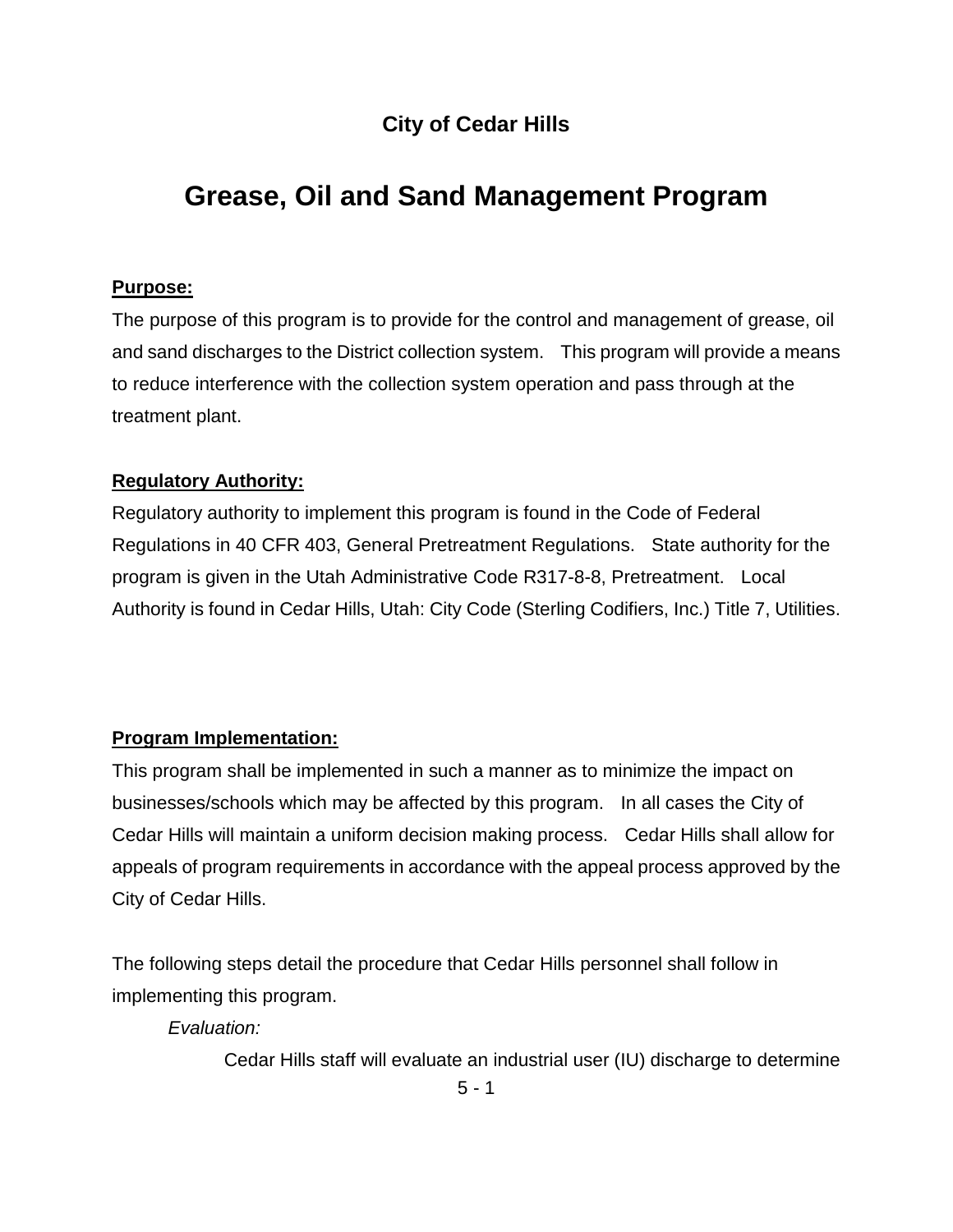if grease, oil or sand management is required at the following events:

- 1. Issuance of a construction or remodeling building permit.
- 2. When the collection line in front of the business is CCTV inspected as part of the sanitary sewer system preventative maintenance program.
- 3. When a downstream sanitary sewer pipeline plugs due to oil, grease or sand.

No further action will be taken if it is determined that no potential exists for significant enrichment of the wastewater with grease, oil or sand. Enrichment is defined as a discharge with greater volume or concentration of grease, oil or sand than that discharged from a typical residential connection. For oil and grease, the typical residential discharge has less than 100 mg/L of oil and grease for any sample taken. Greater concentrations would be enrichment. Also, a significant buildup of oil and grease in the lateral would indicate enrichment. Sand and dirt is not typically discharged from a residential connection. Any potential for sand or dirt discharge would be enrichment.

#### *Implementation:*

IU's which are determined to enrich or have the potential to enrich the wastewater with grease, oil, or sand will be required to development a management plan in accordance with the following tracks. IU's will be issued an industrial waste water discharge permit through Timpanogos Special Service district.

#### TRACK 1

This track is available for IU's which exist at the time of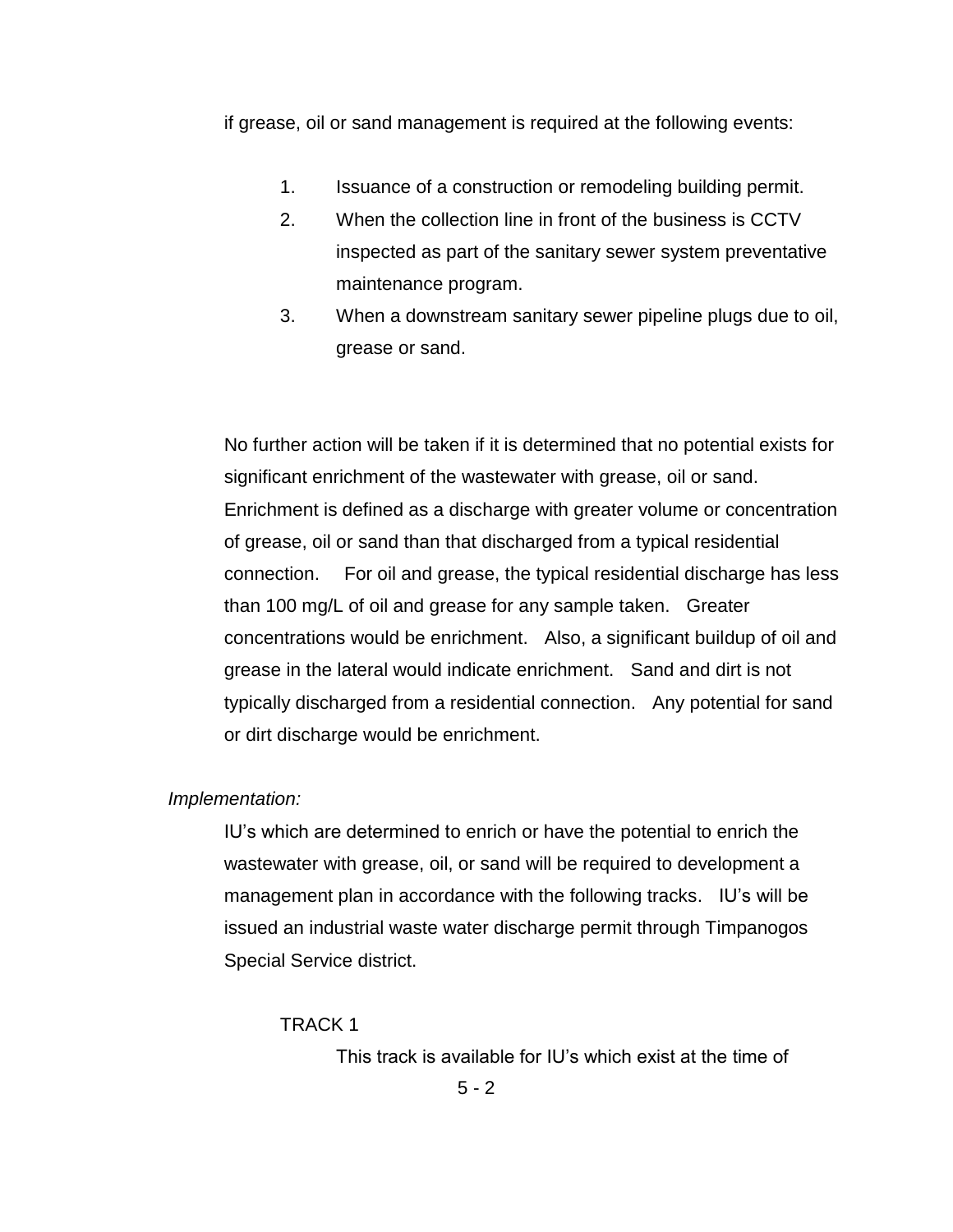program implementation. However, not all existing IU's may be permitted to use it. Determination will be made on a case by case basis. IU's on this track will be permitted to either pay a contractor or Timpanogos Special Service District to clean the main sewer line from their place of business to the nearest trunk line. A trunk line is any sewer line which has an inside diameter of eighteen inches or larger or has been classified as a trunk line by the City of Cedar Hills. Cleaning frequency will be determined by inspections performed by Cedar Hills/Timpanogos Special Service District.

#### TRACK 2

This track requires the IU to install and maintain a grease, oil and/or sand trap on their premises. Quarterly cleaning reports may be required at the discretion of the City or Timpanogos Special Service District. TSSD shall inspect the grease interceptor and trap quarterly at businesses, annually at schools and test the grease trap on a periodic basis. The following fees shall apply:

| Inspection Fee: | <b>Timpanogos Special</b>    |  |
|-----------------|------------------------------|--|
|                 | Service District current fee |  |
| Testing Fee:    | <b>Timpanogos Special</b>    |  |
|                 | Service District current fee |  |

Should the testing reveal grease and oil in excess of 100 mg/L, a fine of an amount sufficient to cover the costs for each pound of oil and grease discharged for the past reporting period shall be assessed. The pounds of grease and oil shall be determined by using the following equation: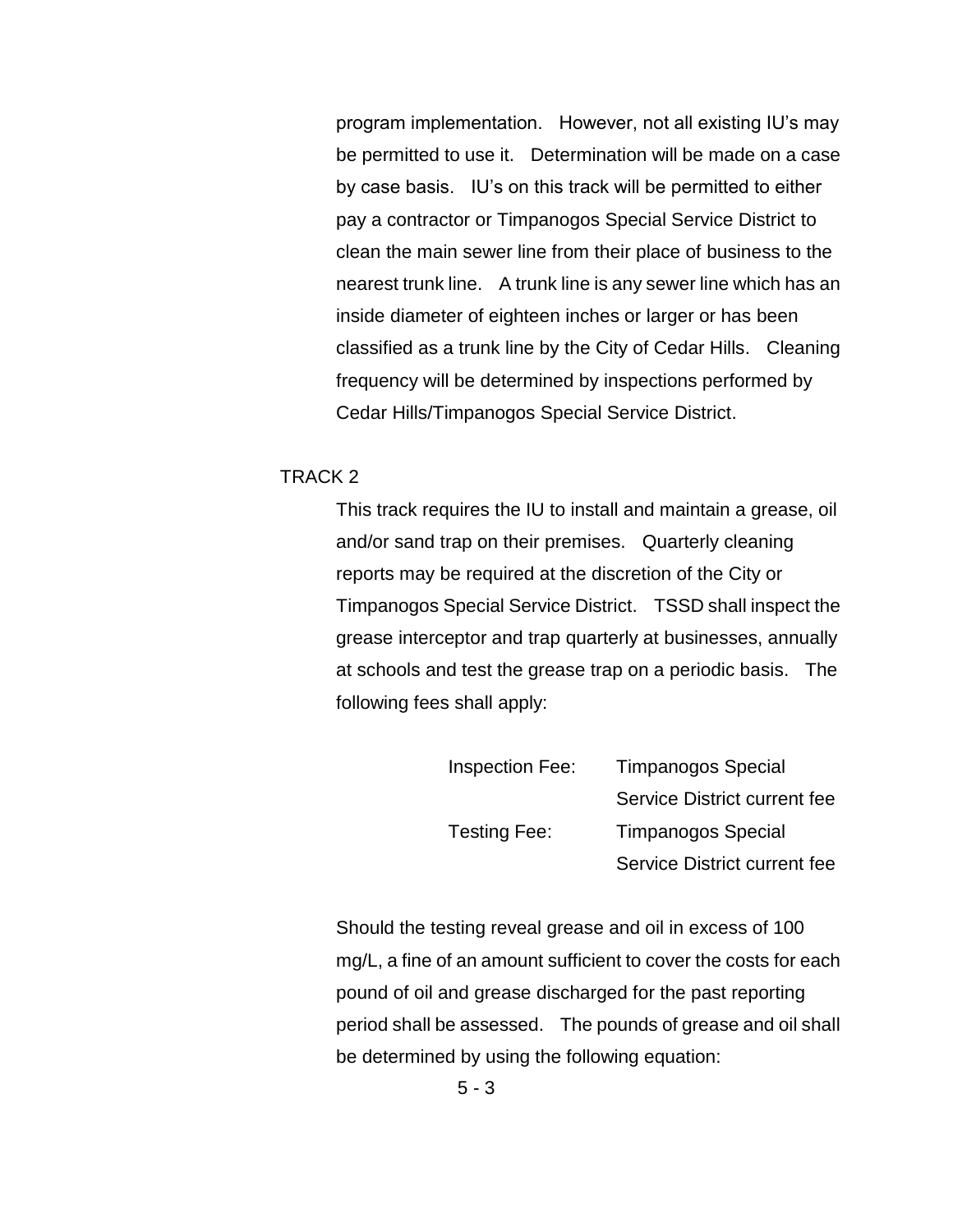(Total Reporting Period water use in MG)(mg/L O&G - 100)(8.34)

The IU will also be ordered to return to compliance immediately. Retesting will be done within thirty days if the trap has not been cleaned and a cleaning report submitted. Another inspection and testing fee will be assessed. Should the test results still not comply with the 100 mg/L oil and grease limit, enforcement will be escalated in accordance with the City of Cedar Hills' Enforcement Response Plan. In addition, an entity which is frequently violating the 100 mg/L limit may be issued a pretreatment permit in order to further regulate the IU.

Should the testing reveal TSS in excess of 250 mg/L, a fine of an amount sufficient to cover the costs for each pound of TSS discharged for the past reporting period shall be assessed. The pounds of TSS shall be determined by using the following equation:

(Total Reporting Period water use in MG)(mg/L TSS - 250)(8.34)

The IU will also be ordered to return to compliance immediately. Retesting will be done within thirty days if the trap has not been cleaned and a cleaning report submitted. Another inspection and testing fee will be assessed. Should the test results still not comply with the 250 mg/L TSS surcharge limit, the IU will be placed on a continuous inspection, testing and the surcharge schedule for TSS.